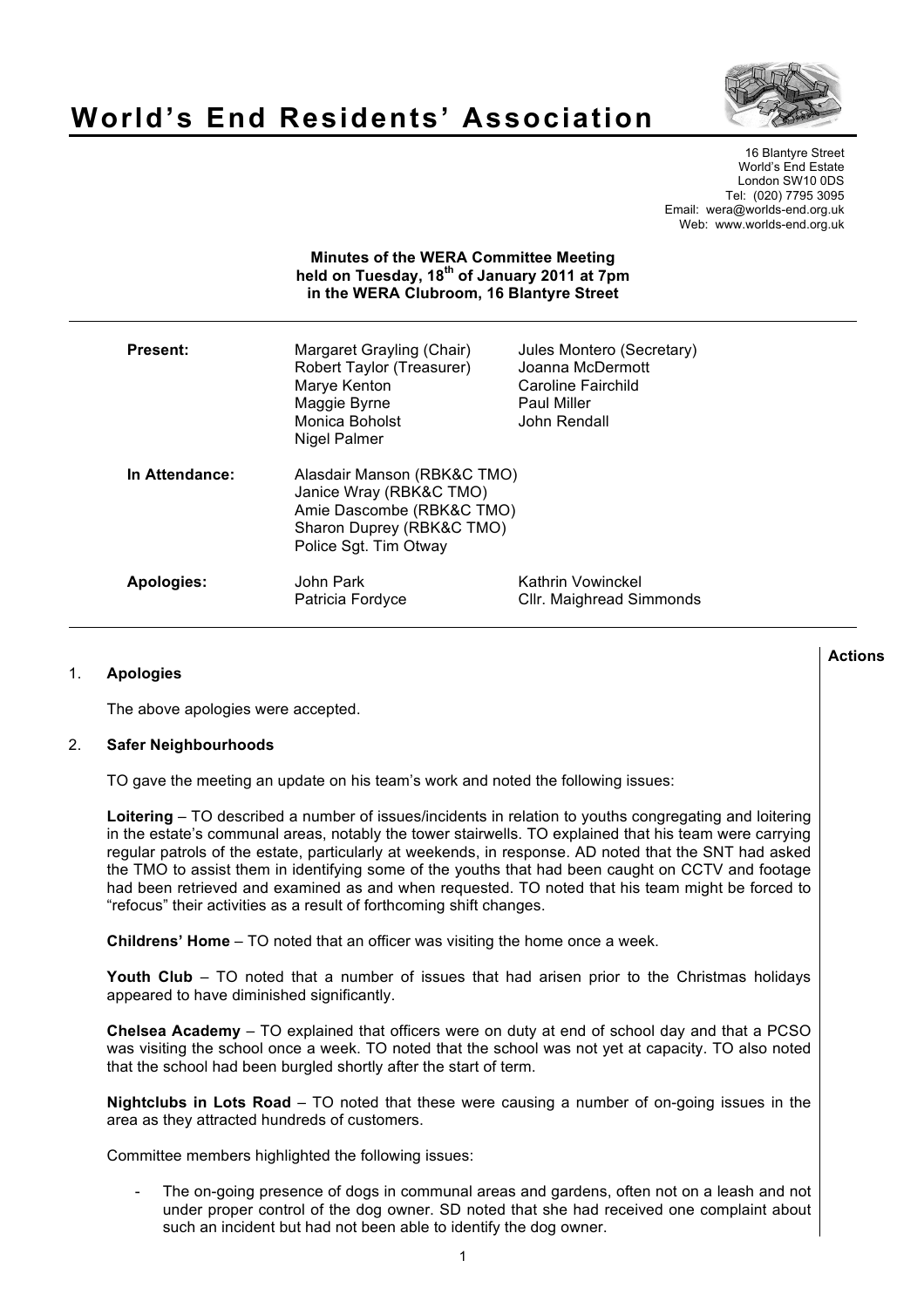|    | An incident in which a giant "snowball" had been brought up in the lift of Whistler Tower and<br>left on the fourth floor landing. It was noted that the incident had taken place before the<br>Christmas holidays but had been reported to the TMO at the time. AD was asked to<br>investigate whether CCTV footage of the incident was still available. AD agreed to ensure that<br>the CCTV footage was examined the following day and would confirm whether or not the<br>culprits could be identified before the end of the week.                                                                                                                                                                                                                | AD  |  |
|----|-------------------------------------------------------------------------------------------------------------------------------------------------------------------------------------------------------------------------------------------------------------------------------------------------------------------------------------------------------------------------------------------------------------------------------------------------------------------------------------------------------------------------------------------------------------------------------------------------------------------------------------------------------------------------------------------------------------------------------------------------------|-----|--|
| 3. | <b>Minutes of the Previous Meeting</b>                                                                                                                                                                                                                                                                                                                                                                                                                                                                                                                                                                                                                                                                                                                |     |  |
|    | The minutes of the meeting held on the $23rd$ of November were approved as correct.                                                                                                                                                                                                                                                                                                                                                                                                                                                                                                                                                                                                                                                                   |     |  |
| 4. | <b>Matters Arising</b>                                                                                                                                                                                                                                                                                                                                                                                                                                                                                                                                                                                                                                                                                                                                |     |  |
|    | <b>Actions from Previous Meeting:</b>                                                                                                                                                                                                                                                                                                                                                                                                                                                                                                                                                                                                                                                                                                                 |     |  |
|    | Item 2 – JM had delivered the card to the SNT office. TO confirmed having received it.                                                                                                                                                                                                                                                                                                                                                                                                                                                                                                                                                                                                                                                                |     |  |
|    | Item 4 – AM stated that a written response and quote had been sent to John Park. AM said he would<br>forward the quote to JM/WERA.                                                                                                                                                                                                                                                                                                                                                                                                                                                                                                                                                                                                                    | AM. |  |
|    | Item 5 - the meeting with Adrian Bowman had taken place (see Matters Arising below).                                                                                                                                                                                                                                                                                                                                                                                                                                                                                                                                                                                                                                                                  |     |  |
|    | Item $5 - NP$ gave the meeting an update on his investigation into the asbestos content of the Artex<br>ceilings and a discussion followed (see Matters Arising below).                                                                                                                                                                                                                                                                                                                                                                                                                                                                                                                                                                               |     |  |
|    | Item 5 – Rubbish dumping. The incident in question had been dealt with.                                                                                                                                                                                                                                                                                                                                                                                                                                                                                                                                                                                                                                                                               |     |  |
|    | Item 5 – Car parking outside Whistler Tower. It was noted that residents had reported that the car had<br>continued to park in the area but had not noted the registration. CF noted that a bollard previously<br>protected the area but that this had been removed. CF suggested that the bollard be reinstated. JM<br>noted the suggestion for consideration by the ARB.                                                                                                                                                                                                                                                                                                                                                                            | JM  |  |
|    | Item 6 – JM had arranged the meeting with Thames Water. It had taken place on the $7th$ of December.                                                                                                                                                                                                                                                                                                                                                                                                                                                                                                                                                                                                                                                  |     |  |
|    | Item $6 - MG$ and JM had fed back the Committee's views on the proposed rent increase at the<br>meeting of the TCC held on the 12 <sup>th</sup> of January.                                                                                                                                                                                                                                                                                                                                                                                                                                                                                                                                                                                           |     |  |
|    | Item $6 -$ JM had sent off the formal complaint letter.                                                                                                                                                                                                                                                                                                                                                                                                                                                                                                                                                                                                                                                                                               |     |  |
|    | Item 10 – JM had notified all members of the date of the next meeting.                                                                                                                                                                                                                                                                                                                                                                                                                                                                                                                                                                                                                                                                                |     |  |
|    | <b>Matters Arising</b>                                                                                                                                                                                                                                                                                                                                                                                                                                                                                                                                                                                                                                                                                                                                |     |  |
|    | Artex/Asbestos                                                                                                                                                                                                                                                                                                                                                                                                                                                                                                                                                                                                                                                                                                                                        |     |  |
|    | NP stated that he had spoken to three asbestos removal contractors but that none of them were<br>interested in carrying out a survey to determine the asbestos content of the Artex on the estate. NP<br>noted that the cost of such surveys often ran into the thousands of pounds and suggested that the<br>TMO consider carrying out such a survey of all possible sources of asbestos on the estate. JW noted<br>that the TMO had carried out such surveys of the estate before and identified a number of asbestos<br>sources within flats on the estate, notably the Artex ceilings, some types of floor tiles, and some<br>bulkheads. JW noted that the information was not available in a form that could be easily provided to<br>residents. |     |  |
|    | JW explained that there was a wide possible range for the asbestos content of the Artex ceilings. PM<br>noted that Artex containing only 2% asbestos was generally considered "low risk" but that the Artex on                                                                                                                                                                                                                                                                                                                                                                                                                                                                                                                                        |     |  |

noted that Artex containing only 2% asbestos was generally considered "low risk" but that the Artex on the estate dated from the 1970s and was therefore likely to contain 4% asbestos and this was not considered "low risk". JW noted that the HSE had "declassified" Artex and this allowed normal tradesmen to carry out work to Artex-covered surfaces. JW explained that the TMO still insisted that only "asbestos qualified" contractors carried out work to any Artex-covered surfaces within TMOmanaged properties.

CF noted that the workmen painting the Artex ceilings in one of the communal walkways (Dartrey Walk) had worn protective clothing. JW confirmed that the TMO had carried out remedial repairs to several areas of Artex within the communal areas following the items noted in the minutes of the last WERA Committee meeting.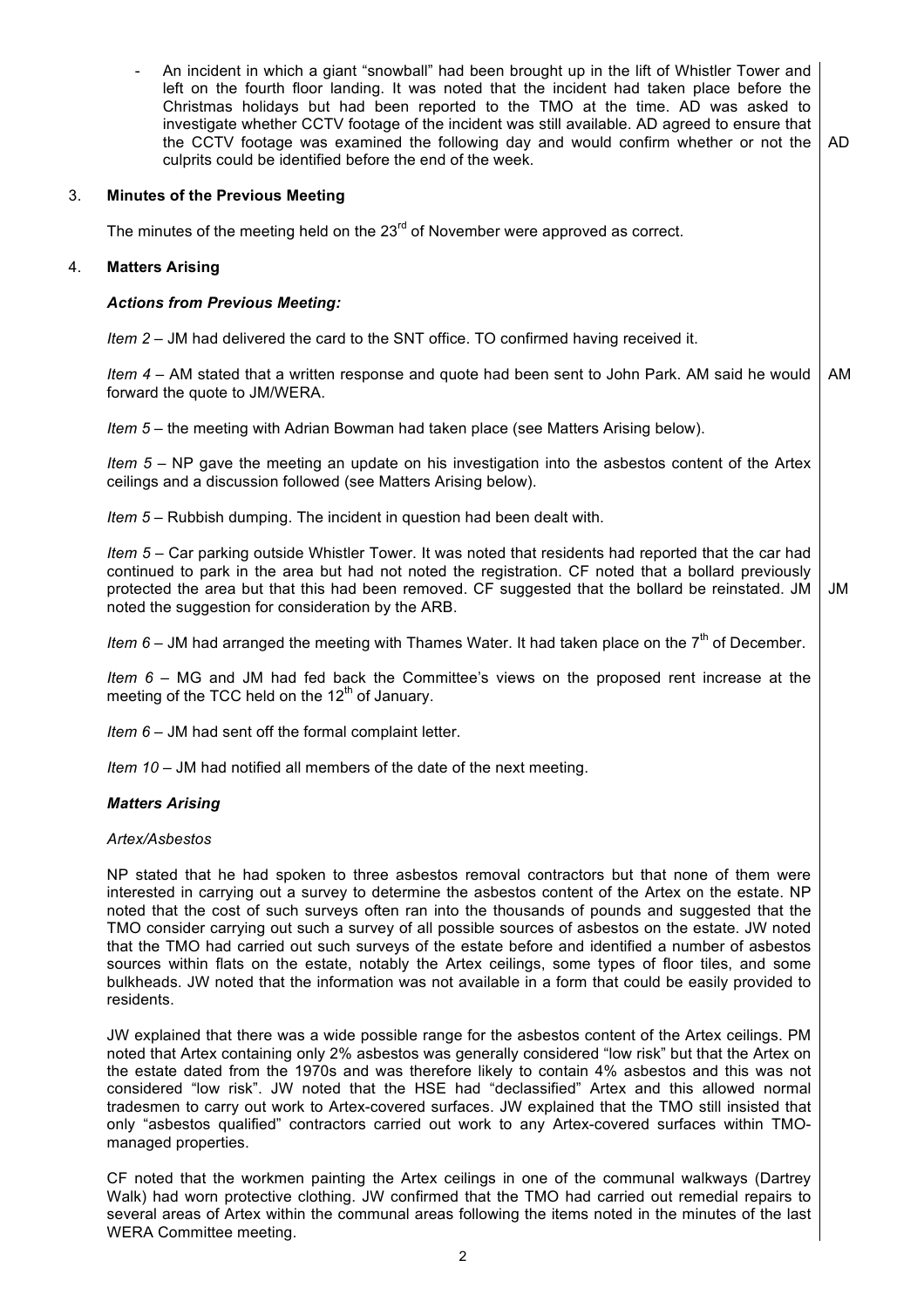JW emphasised that any Artex surfaces in good condition were not considered dangerous. EHJ noted that her neighbour's flat had never been redecorated and that the Artex within the flat was in very poor condition and likely to be realising fibres. After some discussion JW agreed that the TMO could gain entry to inspect the ceiling if it was felt necessary. NP noted that according to the contractors who attended his leak that a ceiling in such poor condition was considered dangerous.

NP emphasised the point that residents needed to be advised as to the potential dangers of the asbestos in the Artex. JW noted that new residents were advised of the presence of asbestos in the Artex ceilings. It was suggested that the TMO write a short, simple letter to residents. It was suggested that the letter concentrate on the Artex ceilings, which were most the most common source of asbestos on the estate. JW would provide the Committee with the last letter on the subject sent out in 2003 and take on board any comments from the Committee before sending out a new letter.

JW

## *Fire Safety*

PM confirmed that a meeting with Adrian Bowman had taken place. It had been agreed at the meeting that the TMO would respond to the issues identified in the Fire Risk Assessment. JW gave some background on the TMO's work in this area since July 2009 and described how the Fire Risk Assessment reports had been provided to the Fire Brigade. NP noted the appalling condition of the fire door closers on many of fire doors in the tower landings; many of which were the direct result of poor quality repairs carried out by contractors who were clearly unaware of the fire safety requirements

## 5. **Housing Management**

AD provided the meeting with a verbal update and noted the following:

## *Senior Neighbourhood Officer*

AD introduced SD as the recently appointed temporary Senior Neighbourhood Office for World's End. AD noted that an advert for a permanent appointee has been placed in the Guardian and Inside Housing. AD hoped to have completed the interviews by mid-February and to have made an appointment by April.

## *Lighting*

AD noted that some outstanding lighting repairs had been dealt with. Following a recent email from JM, AD had also asked the repairs manager to identify why the repairs described in the repair had been delayed for so long and would report back to JM. MG noted that this was an on-going recurring issue. AD confirmed that the repair timescales for communal lighting was 5 days. AD

## *ARB Works*

AD noted that JM had reported that the paving outside the Salvation Army Hall was uneven. AD stated that she had been assured that the paving was only temporary. MG stated that she did not believe it was safe for those attending the Salvation Army Hall. AM/AD said they would inspect the paving and confirm that it was indeed safe. AM / AD

AD stated that the school had asked for the kerb to be lowered outside their "new" gate. Several Committee members noted that the school had not sought planning permission for the gate and queried whether or not they needed permission to drop the kerb. AD said she would check and noted that in the interim EDF were carrying out a repair to a junction box in the immediate vicinity of the gate. AD

## *Parking*

AD stated that TG had suggested that parking bays be marked out along the length of Blantyre street. Several Committee members noted that they were awaiting the conclusions of a borough-wide parking review so that the known parking issues on the estate could be addressed. AD stated that a number of issues had been identified as a result of the parking review and that no further progress would be made until these were resolved. It was noted that several Committee members had previously made suggestions with regards to both parking in Blantyre Street and the residents' car park off Edith Yard. After some discussion it was suggested that AM should present some of his previous proposals to the TMO Board. AM agreed to keep WERA informed of any progress.

AM

## *Youths with mopeds*

It was noted that youths with, and working on, mopeds had been spotted on the estate, in particular in